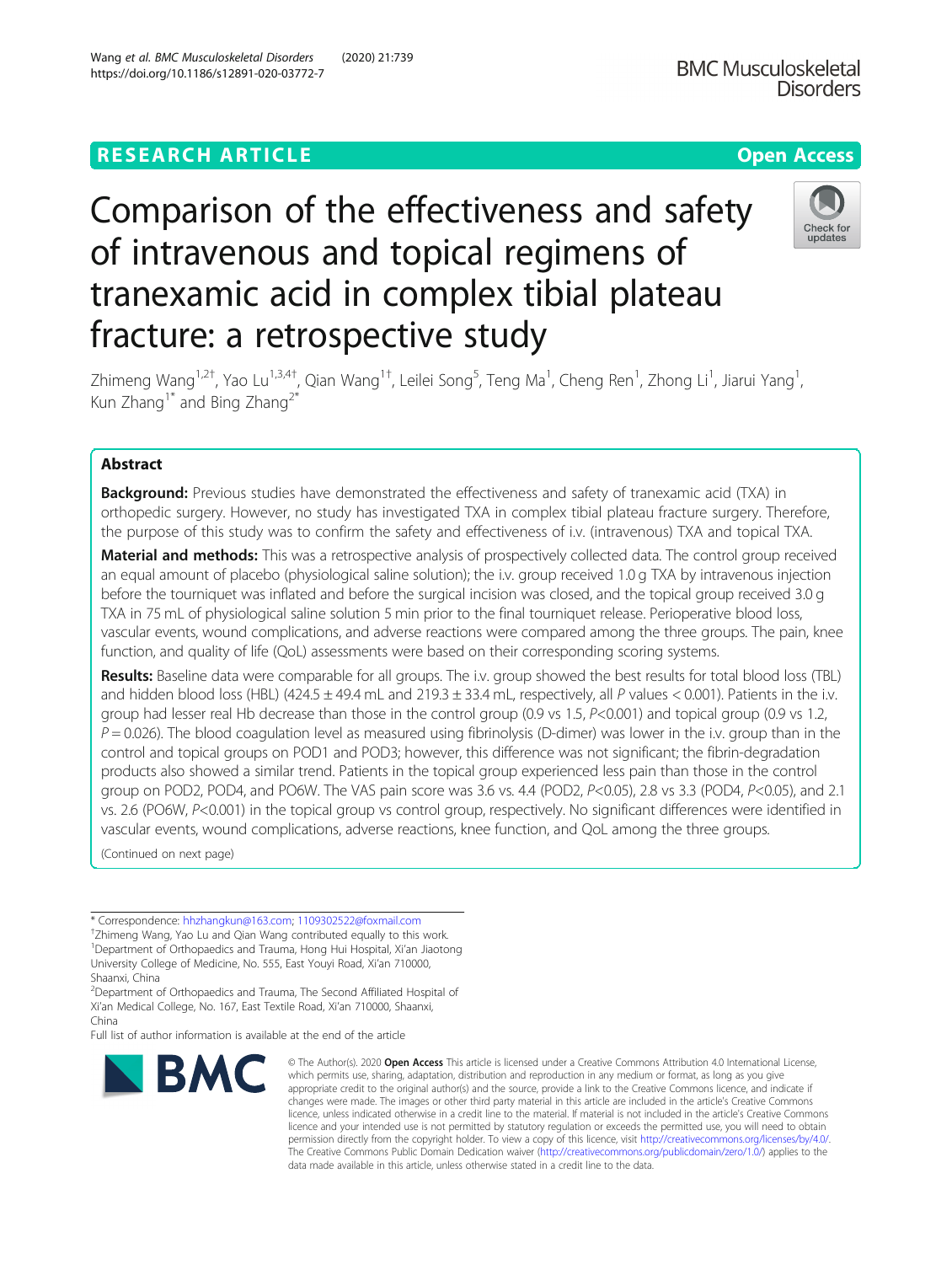#### (Continued from previous page)

**Conclusion:** To our knowledge, this is the first study that showed both i.v. TXA and topical TXA are safe and effective for complex tibial plateau fractures. The i.v. regimen effectively reduced blood loss during the perioperative period, whereas patients under the topical regimen had less vascular events, wound complications, and a lower incidence of adverse reactions compared to those in the i.v. group.

Trial registration: The trial was registered in the Chinese Clinical Trial Registry [\(ChiCTR-TRC-1800017754](http://www.chictr.org.cn/showproj.aspx?proj=17127), retrospectively registered from 2018 to 01-01).

Keywords: Tranexamic acid, Hyperfibrinolysis, Tibial plateau fracture

#### Background

Tibial plateau fractures are mostly caused by highenergy direct impact; however, the incidence of osteoporotic fracture of the tibial plateau increases with age [[1,](#page-9-0) [2](#page-9-0)]. For this type of fracture, surgical treatment can improve the quality of life (QoL) of patients as well as their knee function  $[3]$  $[3]$ . Most simple types of tibial plateau fractures (Schatzker I–III) are not difficult to treat. Owing to the local anatomic characteristics of the posterior and lateral sides of the tibial plateau, exposure and fixation of complex tibial plateau fractures (Schatzker V and VI) represent major challenges [\[4](#page-9-0)]. Schatzker type V and VI tibial plateau fractures are usually caused by severe crushing and collapse of the medial and lateral condyles, usually owing to high-energy trauma. The use of posteromedial and anterolateral incisions combined with bone grafting and double plate fixation can maintain the absolute stability of the tibial plateau while also satisfying the biological effects of the bone and surrounding soft tissues [[5](#page-9-0)]. Since there is an abundance of blood vessels around the knee joint, an increase in the incision exposure range and the use of tourniquets can lead to profuse blood loss and fibrinolytic response during the perioperative period [[6](#page-9-0)]. Antifibrinolytic therapy, an important aspect of blood management that is considered to be closely related to the concept of enhanced recovery after surgery (ERAS), has emerged as a particular research focus [\[7](#page-9-0), [8](#page-9-0)].

Tranexamic acid (TXA) is a traditional antifibrinolytic drug that binds to lysine residues and forms a reversible complex with plasminogen and plasmin. It is an effective agent against plasmin, tissue plasminogen activators, and plasminogen [[9\]](#page-9-0). Several studies have reported that TXA can effectively reduce the rate of perioperative blood transfusion, blood loss, and drainage volume without increasing the risk of deep vein thrombosis (DVT) formation in trauma orthopedics [[10](#page-9-0)–[14](#page-9-0)]. In addition, it has been shown to be cost-effective.

Currently, TXA is administered as intravenous, intramuscular, topical, and oral regimens. Since the safety of intramuscular and oral regimens has not been supported by a large number of clinical trials, these routes of administration were excluded from our study. Some scholars have suggested that when TXA is used topically in the joint cavity, the drainage must not be placed after surgery to avoid loss of drug efficacy [[15](#page-9-0), [16\]](#page-9-0). Therefore, to reduce bias in test results, a temporary clamping scheme for the drainage tube after the operation was used in this study [\[17\]](#page-9-0).

Given the encouraging results for TXA, we designed this study to evaluate the efficacy and safety of the intravenous and topical use of TXA in Schatzker V and VI tibial plateau fractures. We hypothesized that, compared to the control group, both intravenous TXA and topical TXA regimens can reduce blood loss and facilitate postoperative recovery without increasing thromboembolic complications.

#### Materials and methods

The present study is a part of a randomized controlled trial (RCT), which is registered in the Chinese Clinical Trial Registry [\(ChiCTR-TRC-1800017754](http://www.chictr.org.cn/showproj.aspx?proj=17127)); thus, the reported study is a retrospective analysis of prospectively collected data. Approval was obtained from the Clinical Trials and Biomedical Ethics Committee of Hong Hui Hospital (Approval Number: 2018002), and written informed consent was obtained from all participants.

#### Patients

Ninety patients with diagnoses of Schatzker V and VI tibial plateau fractures from January 2018 to February 2020 were recruited. The inclusion criteria were as follows: (1) patients more than 18 years of age; (2) patients showing the presence of a unilateral closed tibial plateau fracture with an image inspection that conformed to Schatzker V and VI classification standards; (3) patients showing no coagulopathy or abnormal hemoglobin before operation; and (4) fresh fracture, with a period between injury to hospital admission of less than 3 days. The exclusion criteria were as follows: (1) patients with severe brain, heart, liver, and kidney dysfunction, who could not tolerate surgery; (2) patients with coagulation dysfunction; (3) patients with pathological fractures or tumors; (4) patients with bilateral tibial plateau fractures or other injuries; (5) patients in whom TXA or anticoagulant drugs were contraindicated; (6) patients with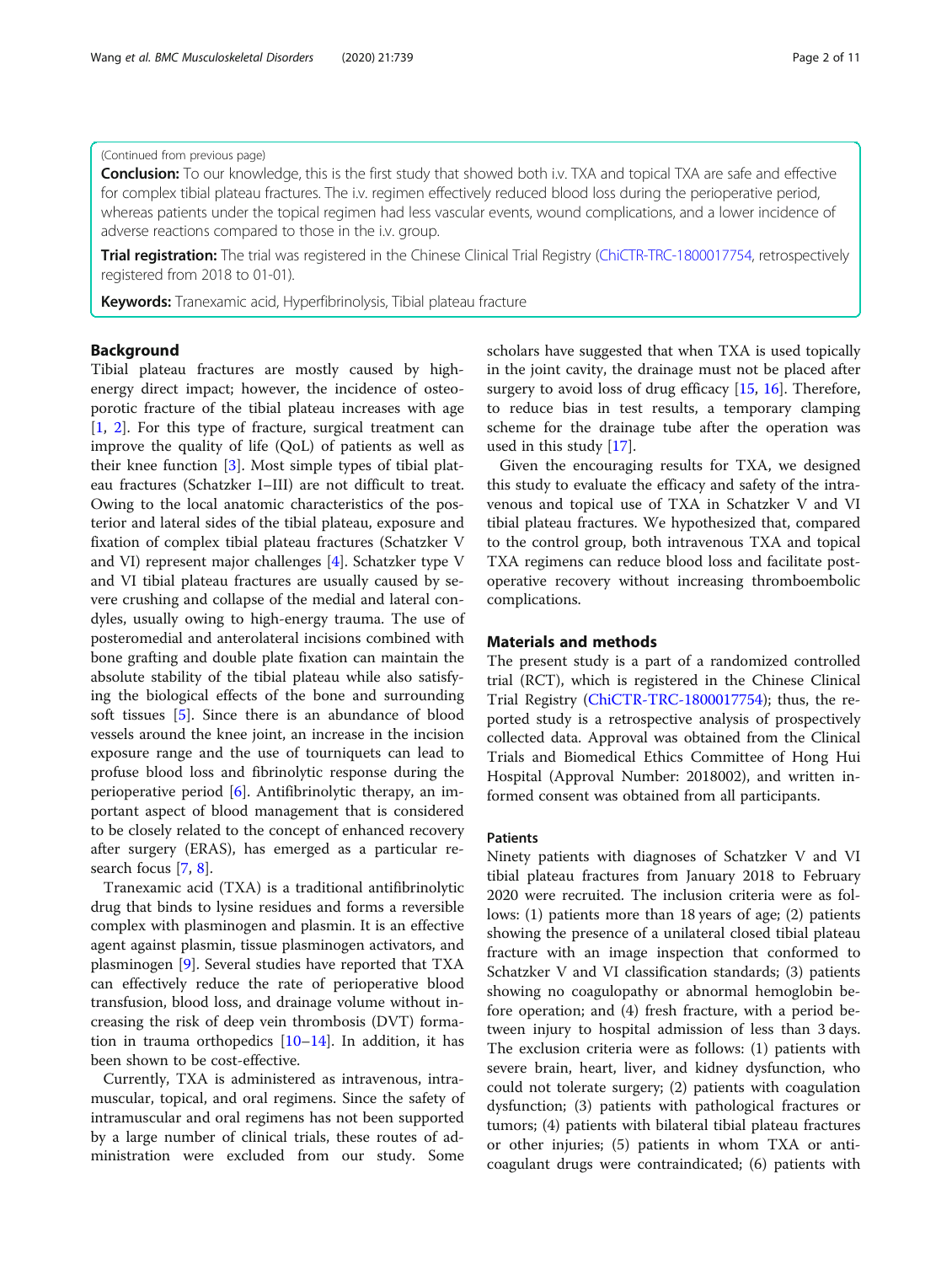incomplete data; (7) preoperative ultrasonography that shows DVT; and (8) the use of spanning external fixation as a primary treatment upon patient admission. In addition, if the surgeon chose to fill the collapsed articular surface with an autologous bone graft during surgery, that patient's data were excluded from statistical analysis, as it was considered that the extra wound incision and blood loss from the iliac bone may have affected the results.

#### Intervention

Patients were divided into the control group, i.v. group, and topical group based on a computer-generated randomization schedule. The control group received an equal amount of placebo (physiological saline solution) as i.v. (total 200 mL) and topical (75 mL) treatments. The i.v. group received 1.0 g i.v. TXA before the tourniquet was inflated and before the surgical incision was closed. Five minutes prior to the final tourniquet release, the topical group received 3.0 g TXA in 75 mL of physiological saline solution, which was injected retrogradely into the joint cavity through a drainage tube placed deep in the incision. The drainage tube was temporarily clamped for 4 h after the operation. In the control group, an equal volume of saline was used. The therapeutic doses of these regimens were determined from previous studies [\[17](#page-9-0)–[20\]](#page-9-0).

#### Surgical methods and postoperative management

All other drugs, except for TXA and physiological saline solution during general anesthesia, were the same in all three groups. The pressure of the balloon-type tourniquet on the affected limb was set to 450 mmHg, and the mean arterial blood pressure (MAP) was maintained at 60–70 mmHg. Surgical procedure as described previously [\[5](#page-9-0), [21](#page-9-0)]. Briefly, a medial and lateral double incision approach combined with double locking steel plates was used to fix the fracture block. Primarily, a medial incision (posterior medial approach) was performed to expose the fractured end of the medial side. Kirschner wire was used for temporary reduction and this area was fixed with the anatomical locking plate of the proximal tibia. Then, the joint was opened using a lateral incision (anterolateral approach) to fully expose the lateral condyle; the lateral dissection plate of the proximal tibia was used for fixation and artificial bone grafts were used. Before the incision was closed, two drainage tubes were placed in deep part, where the incision was sutured layer by layer. After compressing the sutured incision with a self-adhesive elastic bandage, the tourniquet was loosened. The drainage pipes for each patient were temporarily clamped for 4 h after the operation. After the operation, the leg was raised for 3 to 4 days, and the drainage tubes were removed within 48 h. Functional exercises related to the active and passive ranges of motion were started approximately 2 weeks after surgery. The RBC transfusion indications formulated by the Chinese Ministry of Health are as follows: 1)  $Hb < 70$  g/ L, and 2)  $70 g/L < Hb < 100 g/L$ , when the patient has symptoms of dizziness, palpitation, asthma, and fatigue.

#### Study objectives

The following demographic data were recorded for each patient: sex, age, body mass index (BMI), medical history, American Society of Anesthesiologists score [[22](#page-9-0)] (ASA), fracture type, and preoperative levels of hemoglobin (Hb), hematocrit (Hct), D-dimer, and fibrinogen (FIB). The operation time and intraoperative blood loss were also included in the statistics. Furthermore, laboratory data (e.g., Hb, Hct, D-dimer, and FIB) were also evaluated 24 h after surgery and on the third postoperative day (POD 3). To evaluate the safety of TXA in this study, any vascular event that occurred within 12 weeks after surgery was assessed, including DVT of the lower extremity (confirmed using ultrasound), pulmonary embolism (PE, confirmed using pulmonary spiral CT), cerebrovascular accidents (confirmed using spiral CT or MRI), gastrointestinal hemorrhage, as well as the incidence of wound complications (e.g., dehiscence, hematoma, edge necrosis, and infection). Potential adverse side effects of TXA, including epilepsy, rash, headache, nausea, and vomiting, were also monitored. The Hospital for Special Surgery (HSS) knee score [[23\]](#page-9-0), a 12-item short form health survey (SF-12) [[24](#page-9-0)] and visual analog scale (VAS) [\[25,](#page-9-0) [26](#page-9-0)] were used to evaluate patient outcomes. Owing to the granularity of the SF-12 scoring system, we divided it into two parts, namely, the physical component summary (PCS) and mental component summary (MCS), for comparison.

#### Calculation of perioperative blood loss

Perioperative total blood loss (TBL) and hidden blood loss (HBL) were the focal points of this study. Intraoperative blood loss (IBL) was estimated from the weight of the surgical sponges and the measurement of the volume of blood collected by the suction canisters. The weight of the irrigation fluids added to the surgical field and the sponge weight were then subtracted from this value. The total postoperative drainage (TPD) was the weight of fluid in the drainage bag collected over 48 h.

Primarily, the preoperative blood volume (PBV) was calculated using Nadler's equation [[27\]](#page-9-0): PBV (L) =  $K_1 \times$  $h^3 + K_2 \times w + K_3$ , [h: height (m), w: weight (kg)]; for male patients,  $K_1 = 0.3669$ ,  $K_2 = 0.03219$ , and  $K_3 = 0.6041$ ; for female patients,  $K_1 = 0.3561$ ,  $K_2 = 0.03308$ , and  $K_3 =$ 0.1833. The total blood loss (TBL) was calculated ac-cording to the Gross formula [[28](#page-9-0)]: TBL  $(mL) = PBV \times$  $(Hct<sub>1</sub> - Hct<sub>2</sub>) + Hb<sub>trans</sub>$ , where Hct<sub>1</sub> is the first routine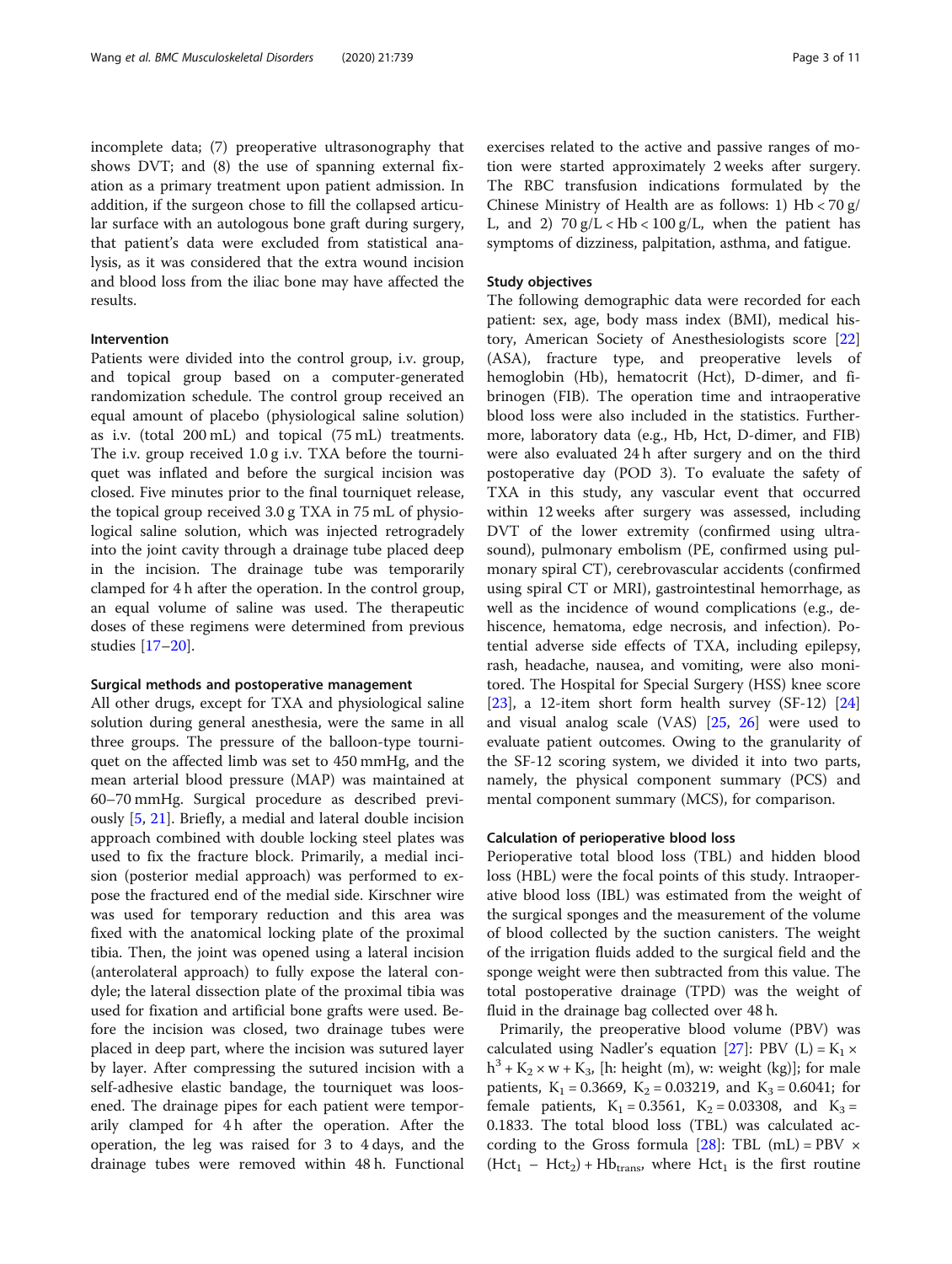blood test after the patient was admitted to the hospital,  $Hct<sub>2</sub>$  is the lowest value obtained by routine blood tests after surgery (24 h or POD3), and  $Hb_{trans}$  is the weight of the transfused packed red blood cells (PRBCs), where two units of PRBCs can cause an Hb increase of approximately 5.2 g/dL, with a volume of approximately 400 mL [[29\]](#page-9-0). All transfused blood products were fresh and stored frozen.

Lastly, hidden blood loss (HBL) was calculated as follows:

 $HBL$  (mL)  $=$  TBL-IBL-TPD

#### Statistical analysis

Statistical analyses were performed using GraphPad Prism 8.0. Continuous variables were reported as the mean and standard deviation. One-way analysis of variance (ANOVA) was used to compare the differences among multiple groups. Student's  $t$ -test was used to compare the difference between two groups and the Chi-square test was used for the analysis of categorical data. P values < 0.05 were considered to indicate a statistically significant difference.

#### Results

#### Patient demographics

All 90 patients included in the study were followed up postoperatively for 12 weeks, so no patients were lost to follow-up. There were no significant differences in the demographic data and preoperative blood test results among the three groups of patients (Table 1).

#### Operation time, IBL, and TPD

The mean operation time in the control, i.v., and topical groups was  $117.7 \pm 19.4$ ,  $109.1 \pm 17.5$ , and  $115.3 \pm 20.5$ min, respectively. There was no significant difference between these values ( $P = 0.206$ ), although the time in the i.v. group was shorter than in the other groups. The average values of IBL in the control, i.v., and topical groups were  $144.5 \pm 21.1$ ,  $116.5 \pm 15.2$ , and  $137.5 \pm 19.2$ mL, respectively, which were significantly different  $(P < 0.001)$ ; the best effect occurred in the i.v. group  $(P < 0.001)$ . The topical group showed the greatest reduction in TPD among the three groups, with a significant difference compared to the i.v. group (64.1 mL vs 76.5 mL,  $P = 0.004$ ) (Table [2](#page-4-0)).

#### Postoperative blood tests

The results of the routine blood tests and blood coagulation tests in the three groups are summarized in Table

| Variable                             | Control group (30 patients) | i.v. group (30 patients) | Topical group (30 patients) | P value (between groups) |  |
|--------------------------------------|-----------------------------|--------------------------|-----------------------------|--------------------------|--|
| Patient characteristics              |                             |                          |                             |                          |  |
| Age (yr)                             | $44.6 \pm 6.7$              | $43.8 \pm 5.5$           | $45.1 \pm 6.3$              | $0.715^a$                |  |
| Gender (male/female)                 | 24/6                        | 25/5                     | 28/2                        | 0.311 <sup>b</sup>       |  |
| BMI                                  | $23.1 \pm 1.4$              | $22.9 \pm 1.5$           | $23.2 \pm 1.7$              | $0.745^{\text{a}}$       |  |
| Medical history                      |                             |                          |                             |                          |  |
| Diabetes mellitus                    | $\mathbf{1}$                |                          | 1                           | 1.000 <sup>b</sup>       |  |
| Hypertension                         | 3                           |                          | $\overline{2}$              | 0.585 <sup>b</sup>       |  |
| Arrhythmia                           | $\mathbf{1}$                | $\overline{2}$           | $\overline{2}$              | 0.809 <sup>b</sup>       |  |
| ASA score                            |                             |                          |                             |                          |  |
|                                      | 24                          | 24                       | 23                          | $0.966^{\rm b}$          |  |
| Ш                                    | $\overline{4}$              | 5                        | 5                           |                          |  |
| $\left\vert \right\vert \right\vert$ | $\overline{2}$              |                          | $\overline{2}$              |                          |  |
| Schatzker type                       |                             |                          |                             |                          |  |
| $\vee$                               | 14                          | 17                       | 11                          | 0.300 <sup>b</sup>       |  |
| V <sub>l</sub>                       | 16                          | 13                       | 19                          |                          |  |
| Preoperative blood tests             |                             |                          |                             |                          |  |
| Hb (g/dL)                            | $12.7 \pm 1.0$              | $12.8 \pm 0.9$           | $13.1 \pm 1.4$              | $0.360^{\rm a}$          |  |
| Hct (%)                              | $39.2 \pm 2.7$              | $39.1 \pm 2.1$           | $40.1 \pm 3.1$              | $0.283$ <sup>a</sup>     |  |
| D-dimer (mg/L)                       | $6.3 \pm 1.2$               | $6.7 \pm 1.7$            | $6.1 \pm 0.8$               | $0.191$ <sup>a</sup>     |  |
| $FIB$ (g/L)                          | $4.6 \pm 1.1$               | $5.2 \pm 1.5$            | $4.8 \pm 1.2$               | $0.172$ <sup>a</sup>     |  |

Table 1 Patient demographic data and preoperative blood test results

Abbreviations: BMI Body mass index, ASA American Society of Anesthesiologists, Hb Hemoglobin, Hct Hematocrit, FIB fibrinogen Intergroup comparisons performed using ANOVA or Chi-square test (<sup>a</sup>ANOVA; <sup>b</sup>Chi-square test)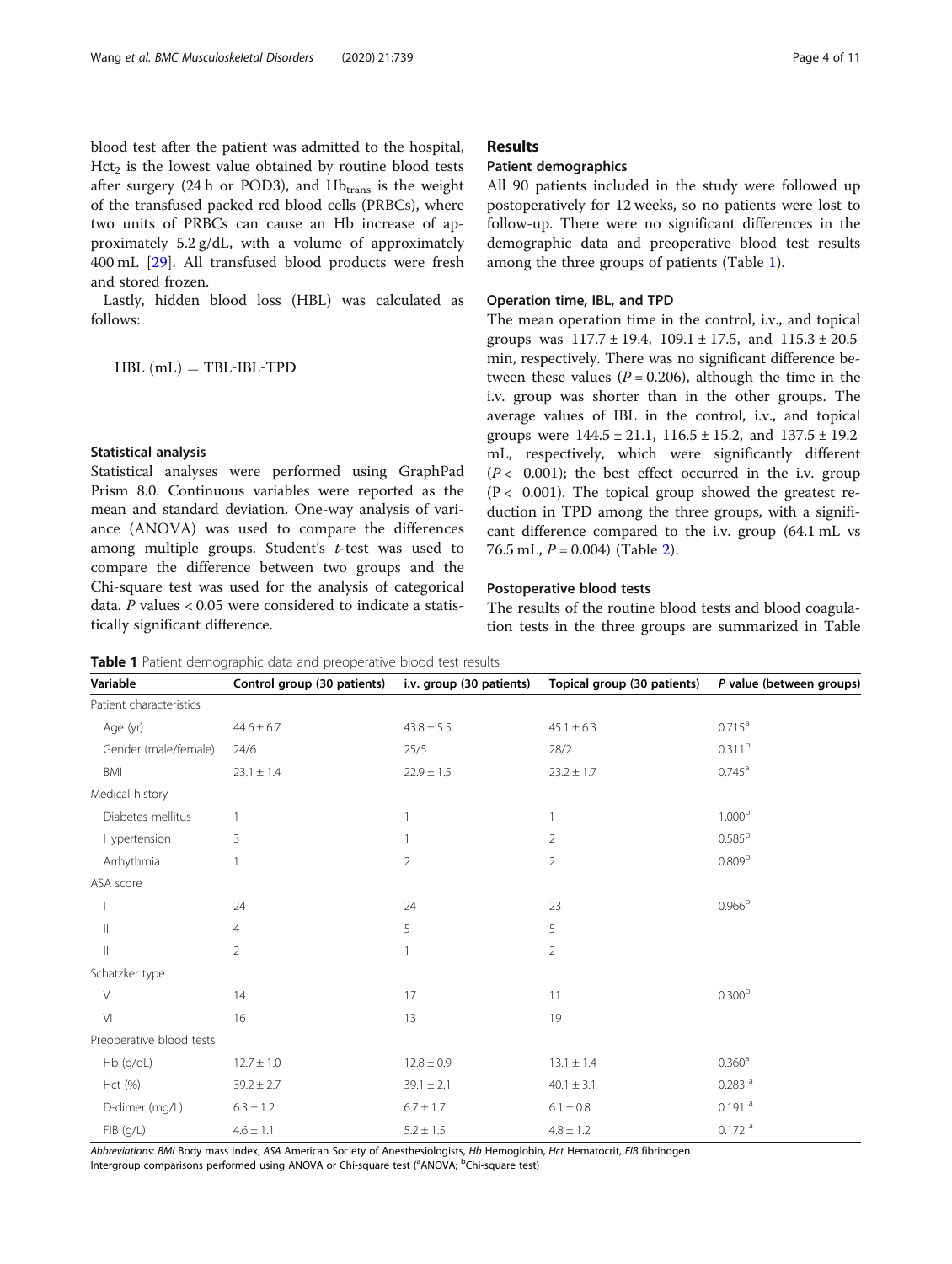<span id="page-4-0"></span>2. The mean values of postoperative Hb at 24 h in the control, i.v., and topical groups were  $11.7 \pm 1.1$ ,  $12.2 \pm$ 2.2, and  $11.9 \pm 0.8$  g/dL, respectively, with no significant difference between the groups  $(P = 0.430)$ . The mean values of POD3 Hb in the control, i.v., and topical groups were  $11.2 \pm 2.4$ ,  $12.5 \pm 3.4$ , and  $11.6 \pm 1.2$  g/dL respectively, and there was also no significant difference between the groups ( $P = 0.125$ ). Similarly, there were no significant differences in the mean Hct values between groups for the above two time points. However, there was a statistically significant difference in the average real Hb reduction among the three groups  $(P < 0.001)$ : the values were  $1.5 \pm 0.6$  g/dL in the control group,  $0.9 \pm$ 0.3 g/dL in the i.v. group, and  $1.2 \pm 0.4$  g/dL in the topical group. The best effect was observed for the i.v. group ( $P = 0.002$ , versus the topical group).

The mean values of postoperative D-dimer after 24 h in the control, i.v., and topical groups were  $9.6 \pm 3.4$ ,  $8.1 \pm 2.9$ , and  $8.4 \pm 3.3$  mg/L, respectively, with no significant difference between groups ( $P = 0.165$ ). The mean values of POD3 D-dimer in the control, i.v., and topical groups were  $11.2 \pm 4.1$ ,  $9.8 \pm 3.1$ ,  $10.3 \pm 3.8$  mg/L,

Table 2 Postoperative data and postoperative blood test results

respectively, with no significant difference between groups ( $P = 0.335$ ). Similarly, there were no significant differences for mean FIB values among the three groups at the above two time points (all  $p$  values  $> 0.05$ ).

#### Blood loss and transfusion

After careful calculation and verification, we found that there were significant differences in TBL among the three groups ( $P < 0.001$ ). The pairwise comparisons and statistical analyses between groups, namely, control group vs i.v. group, i.v. group vs topical group, and control group vs topical group, all showed statistically significant differences (Fig. [1](#page-5-0)). Similar results were also obtained for HBL; the HBL values in the control, i.v., and topical groups were  $341.1 \pm 43.7$ ,  $219.3 \pm 33.4$ , and  $224.5 \pm 33.6$  mL, respectively (all intergroup P values < 0.001) (Fig. [2](#page-6-0)).

The final analysis revealed that two patients in the control group were transfused with 2 units of PRBCs owing to symptoms of postoperative anemia, whereas no patients in the i.v. group and the topical group required blood transfusion. No statistical differences were found

| Variable                     | Control<br>group (30<br>patients) | i.v. group<br>(30)<br>patients) | <b>Topical</b><br>group (30<br>patients) | P value<br>(between<br>groups) | Intergroup comparison |                          |                   |  |
|------------------------------|-----------------------------------|---------------------------------|------------------------------------------|--------------------------------|-----------------------|--------------------------|-------------------|--|
|                              |                                   |                                 |                                          |                                | $P_1 P_2 P_3$         |                          |                   |  |
| Surgical data                |                                   |                                 |                                          |                                |                       |                          |                   |  |
| Duration of surgery (min)    | $117.7 \pm 19.4$                  | $109.1 \pm 17.5$                | $115.3 \pm 20.5$                         | 0.206 <sup>a</sup>             |                       |                          |                   |  |
| Duration of tourniquet (min) | $97.3 \pm 8.5$                    | $95.4 \pm 10.1$                 | $101.6 \pm 11.4$                         | 0.056 <sup>a</sup>             |                       |                          | $\qquad \qquad -$ |  |
| IBL (mL)                     | $144.5 \pm 21.1$                  | $116.5 \pm 15.2$                | $137.5 \pm 19.2$                         | < 0.001 <sup>a</sup>           | < 0.001               | 0.184                    | < 0.001           |  |
| TPD (mL)                     | $156.3 \pm 27.6$                  | $76.5 \pm 15.2$                 | $64.1 \pm 16.3$                          | < 0.001 <sup>a</sup>           | < 0.001               | < 0.001                  | 0.004             |  |
| Postoperative blood tests    |                                   |                                 |                                          |                                |                       |                          |                   |  |
| $HB$ (g/dL)                  |                                   |                                 |                                          |                                |                       |                          |                   |  |
| 24h                          | $11.7 \pm 1.1$                    | $12.2 \pm 2.2$                  | $11.9 \pm 0.8$                           | 0.430 <sup>a</sup>             |                       |                          |                   |  |
| POD#3                        | $11.2 \pm 2.4$                    | $12.5 \pm 3.4$                  | $11.6 \pm 1.2$                           | $0.125^a$                      |                       |                          |                   |  |
| Hct (%)                      |                                   |                                 |                                          |                                |                       |                          |                   |  |
| 24h                          | $33.5 \pm 4.1$                    | $34.1 \pm 3.9$                  | $33.7 \pm 4.4$                           | $0.849$ <sup>a</sup>           |                       |                          |                   |  |
| POD#3                        | $33.7 \pm 2.9$                    | $34.6 \pm 2.4$                  | $34.1 \pm 3.1$                           | $0.466^a$                      |                       |                          |                   |  |
| D-dimer (mg/L)               |                                   |                                 |                                          |                                |                       |                          |                   |  |
| 24h                          | $9.6 \pm 3.4$                     | $8.1 \pm 2.9$                   | $8.4 \pm 3.3$                            | $0.165^a$                      |                       |                          |                   |  |
| POD#3                        | $11.2 \pm 4.1$                    | $9.8 \pm 3.1$                   | $10.3 \pm 3.8$                           | $0.335^{\circ}$                |                       |                          |                   |  |
| FIB(q/L)                     |                                   |                                 |                                          |                                |                       |                          |                   |  |
| 24h                          | $5.7 \pm 2.1$                     | $5.1 \pm 1.9$                   | $5.4 \pm 2.3$                            | $0.546^{\circ}$                |                       |                          |                   |  |
| POD#3                        | $7.4 \pm 2.6$                     | $6.4 \pm 1.3$                   | $6.8 \pm 2.9$                            | 0.264                          |                       |                          |                   |  |
| Real Hb decrease (g/dL)      | $1.5 \pm 0.6$                     | $0.9 \pm 0.3$                   | $1.2 \pm 0.4$                            | < 0.001 <sup>a</sup>           | < 0.001               | 0.026                    | 0.002             |  |
| Transfusion rate (%)         | 6.7%                              | 0                               | $\circ$                                  | 0.129 <sup>b</sup>             |                       | $\overline{\phantom{m}}$ | $\qquad \qquad -$ |  |

Abbreviations: POD#3 the third postoperative day

 $P_1$  represents the P value obtained by comparison between control group and i.v. group;

 $P<sub>2</sub>$  represents the P value obtained by comparison between control group and topical group;

 $P_3$  represents the P value obtained by comparison between i.v. group and topical group;

Intergroup comparisons performed using AVONA or Chi-square test (<sup>a</sup>ANOVA; <sup>b</sup>Chi-square test)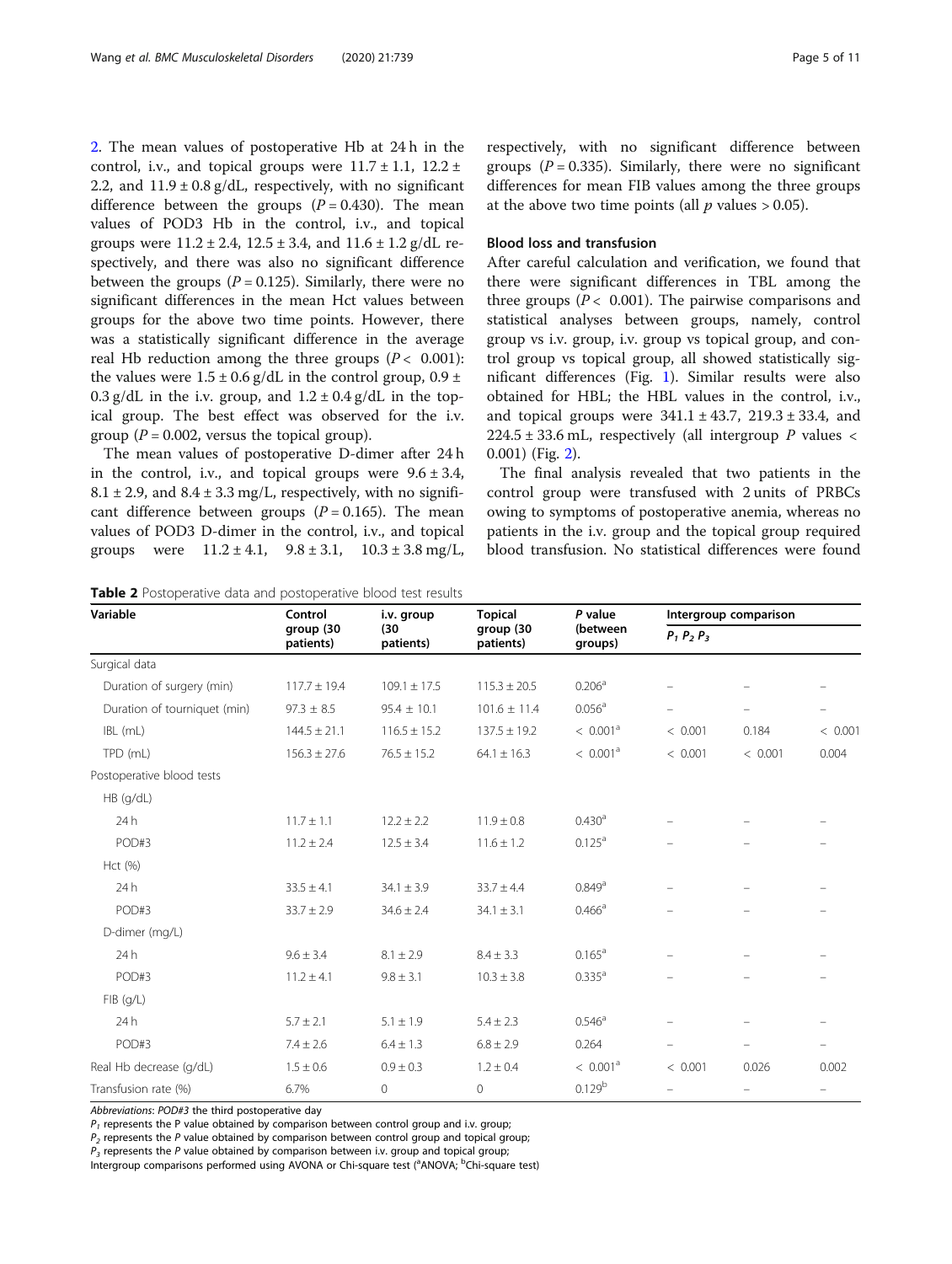<span id="page-5-0"></span>in the transfusion rate among the three groups  $(P =$ 0.129) (Table [2\)](#page-4-0).

#### Vascular events, wound complications, and adverse reactions

In this study, the venous plexus of the calf muscle was the most common site for DVT, followed by the popliteal vein. No severe complications, such as pulmonary embolism, myocardial infarction, or cerebral infarction, occurred to any patient enrolled in this study. There were no significant differences in wound complications and adverse reactions among the three groups. The specific data are described in Table [3](#page-6-0).

#### Pain, functional, and QoL assessment (Figs. [3](#page-7-0), [4,](#page-7-0) [5\)](#page-8-0)

According to our results, topical TXA had the best effect on pain control in the early postoperative period (POD2 and POD4,  $P = 0.002$  and 0.025, respectively), as well as in the later periods (PO6W,  $P < 0.001$ ).(Fig. [3](#page-7-0)).

The knee function HSS scores were used to assess the knee function in patients both before and after surgery. Although there were no significant differences in postoperative follow-up among the three groups at PO 6 W and PO  $12 \text{ W}$  (P values: 0.052 and 0.432), it is worth mentioning that the topical group benefitted the most, followed by the i.v. group. (Fig. [4\)](#page-7-0).

To assess the overall knee function, we used both the PCS and MCS of the SF-12. In PCS, the topical group showed a sustainable development advantage from the 6th week to the 12th week after surgery  $(P = 0.237$  and 0.051, respectively). This advantage is likely to become more significant as the follow-up time increases. The same conclusion also applies to the comparison of MCS among the three groups. (Fig. [5\)](#page-8-0).

#### **Discussion**

Our research focus has always been on blood loss reduction during orthopedic surgery. Patients who have not developed anemia and have higher hemoglobin levels show better performance during rehabilitation training and may have additional benefits such as a better QoL [[8,](#page-9-0) [30\]](#page-9-0). An effective blood preservation strategy is the key to ERAS after orthopedic surgery. TXA, an important component of blood management during orthopedic surgery, makes this strategy a reality  $[31-33]$  $[31-33]$  $[31-33]$ .

In this study, the use of TXA reduced IBL and TPD. Compared to the control group, the i.v. regimen effectively reduced blood loss by approximately 28 mL  $(P< 0.001)$ . The topical regimen can also significantly reduce TPD by approximately 92 mL compared to that in the control group  $(P < 0.001)$ ; this conclusion was also reached by Artit et al. [[34\]](#page-10-0) The i.v. regimen reduced real Hb reduction more effectively during the perioperative period, similar to the results of a study conducted by Tzatzairis et al. [[35](#page-10-0)]

Sehat et al. [[36\]](#page-10-0) first proposed the concept of HBL and studied the HBL of 63 patients who underwent TKA. They found that HBL accounted for approximately 50% of the TBL. Guo et al. [\[37](#page-10-0)] found that the TBL of perioperative patients during hip replacement was approximately 859 mL and the HBL was approximately 525 mL, which accounted for 61% of the TBL. Foss et al. [[38](#page-10-0)] studied the hidden blood loss after hip fracture and found that different surgical schemes caused a hidden blood loss of 500–1473 mL, which was approximately 2 to 3 times greater than the visible blood loss. Therefore, to reduce blood loss in orthopedic surgery, HBL reduction should be the priority. The main finding of our study was that both intravenous and topical TXA can effectively reduce TBL during the perioperative period, and that the intravenous regimen had the strongest effect (approximately 87 mL compared to the topical group,  $P < 0.001$ ). Similarly, the perioperative HBL was also reduced; however, there was no significant difference between the i.v. regimen and topical regimen.

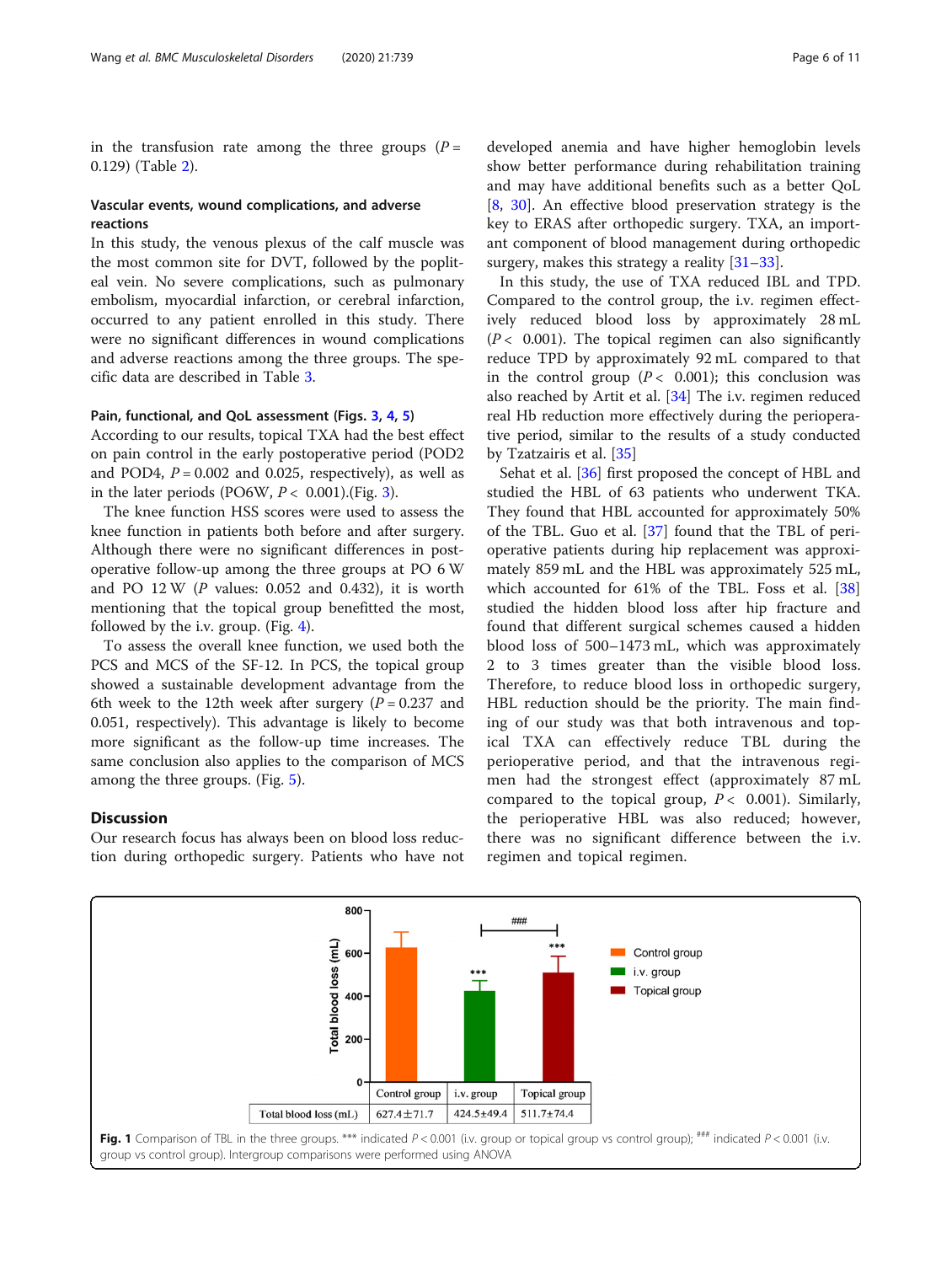<span id="page-6-0"></span>

It has been proposed that the use of tourniquets will lead to excessive fibrinolysis and blood loss within the first 6 h after surgery [\[39](#page-10-0)]. In the current study, the second TXA application in the i.v. group was before the tourniquet release; thus, its effect may have been weakened since the fibrinolytic response was already in progress. The topical application of TXA allows it to rapidly reach the active bleeding point and directly interact with the wound, inhibiting the fibrinolytic reaction in the blood, promoting the formation of fibrin and maintaining a stable clot, reducing the leakage of blood to the surface of the damaged tissue, and exerting hemostatic effects [[40\]](#page-10-0). Thus, this explains why there were no significant differences between the i.v. group and topical groups in IBL and TPD.

Thus far, most orthopedic clinical trials have been designed to test the hemostatic effect of TXA instead of its safety. In rare complications, such as pulmonary embolism, the current clinical trial sample size cannot reach a definitive conclusion. The results of this study showed that patients were safe whether they received i.v. or topical treatment. The i.v. regimen appeared to increase the

| Variable            | Control group (30 patients) | i.v. group (30 patients) | Topical group (30 patients) | P value (between groups) |  |
|---------------------|-----------------------------|--------------------------|-----------------------------|--------------------------|--|
| Vascular events     |                             |                          |                             |                          |  |
| $\textsf{DVT}$      | 3                           | 5                        | 3                           | 0.661                    |  |
| MI                  | $\mathsf{O}\xspace$         | $\circ$                  | $\Omega$                    |                          |  |
| CI                  | $\mathsf{O}\xspace$         | $\Omega$                 | $\Omega$                    |                          |  |
| PE                  | $\mathsf{O}\xspace$         | $\circ$                  | $\mathsf{O}\xspace$         |                          |  |
| GIH                 | $\mathsf{O}\xspace$         |                          | $\circ$                     | 0.364                    |  |
| Total               | 3                           | 6                        | 3                           | 0.421                    |  |
| Wound complications |                             |                          |                             |                          |  |
| Dehiscence          | $\mathsf{O}\xspace$         | $\mathbf{0}$             | $\circ$                     |                          |  |
| Hematoma            | $\mathsf{O}\xspace$         | 0                        | $\circ$                     |                          |  |
| Edge necrosis       | 0                           | $\circ$                  | $\Omega$                    |                          |  |
| Infection           |                             | $\Omega$                 | $\Omega$                    | 0.364                    |  |
| Total               |                             | $\mathbf{0}$             | $\Omega$                    | 0.364                    |  |
| Adverse reactions   |                             |                          |                             |                          |  |
| Epilepsy            | $\circ$                     | $\mathbf{0}$             | $\circ$                     |                          |  |
| Rash                | 0                           |                          | $\circ$                     | 0.364                    |  |
| Headache            | $\overline{2}$              | 4                        |                             | 0.338                    |  |
| Nausea and Vomiting | $\mathbb{1}$                |                          |                             | 1.000                    |  |
| Total               | 3                           | 6                        | 2                           | 0.260                    |  |

Table 3 Vascular events, wound complications, and adverse reactions resulting from TXA

Abbreviations: TXA tranexamic acid, DVT deep vein thrombosis, MI myocardial infarction, CI cerebral infarction, PE pulmonary embolism, GIH gastrointestinal hemorrhage

Chi-square test was performed for intra-group comparisons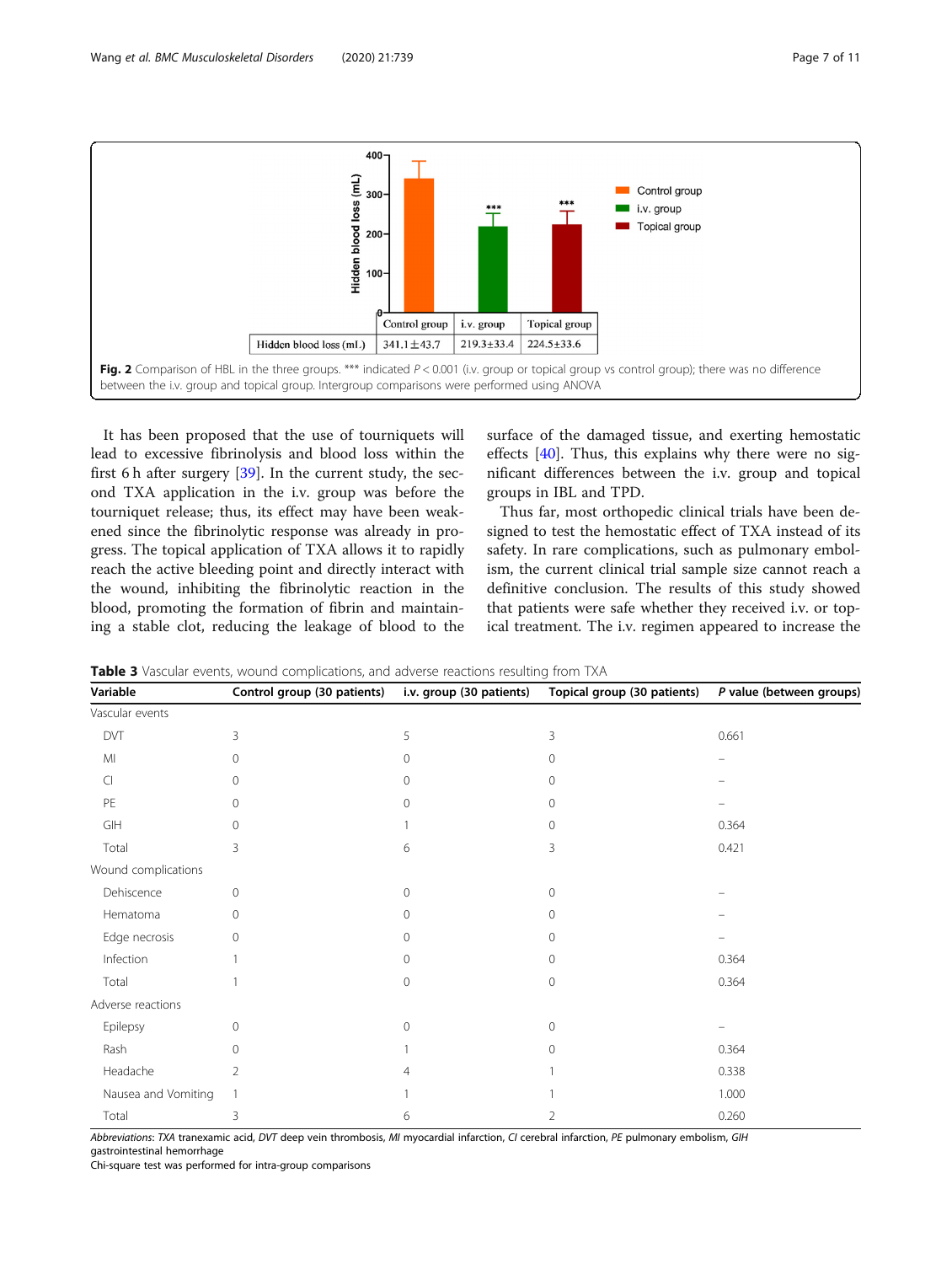<span id="page-7-0"></span>

incidence of vascular events and adverse reactions, but with fewer wound complications compared to the control group; however, this difference was not significant. Some studies have confirmed that plasmin not only promotes the activation of monocytes, platelets, and endothelial cells but also plays an important role in stimulating the release of inflammatory mediators and the induction of related pro-inflammatory gene expression. TXA is an inhibitor of plasmin; thus, ammonia TXA also has potential anti-inflammatory effects [[41](#page-10-0), [42\]](#page-10-0). In addition, reducing the perioperative blood transfusion rate may also reduce the incidence of wound complications [[43](#page-10-0)]. The potential mechanism and advantage of the topical administration of TXA is to directly target the site of bleeding just before wound closure. The inhibition of local fibrinolytic activity helps prevent fibrin clot dissolution and increases its volume and strength at the raw surgical surfaces, enhancing microvascular hemostasis [\[44\]](#page-10-0). In addition, TXA has lower systemic absorption. At present, topical articular cavity administration has become one of the best alternatives compared with i.v  $[15, 16, 18-20, 41]$  $[15, 16, 18-20, 41]$  $[15, 16, 18-20, 41]$  $[15, 16, 18-20, 41]$  $[15, 16, 18-20, 41]$  $[15, 16, 18-20, 41]$  $[15, 16, 18-20, 41]$  $[15, 16, 18-20, 41]$  $[15, 16, 18-20, 41]$  $[15, 16, 18-20, 41]$ . The results of our study also confirmed this result, since the topical group had a lower incidence of vascular events and wound complications, and also provided the benefit of reducing blood loss. Hence, we believe that the use of topical TXA in this study has been shown to be safe. The Chinese guidelines for the prevention of venous thromboembolism after orthopedic surgery recommend that anticoagulants should be used for at least 10 to 14

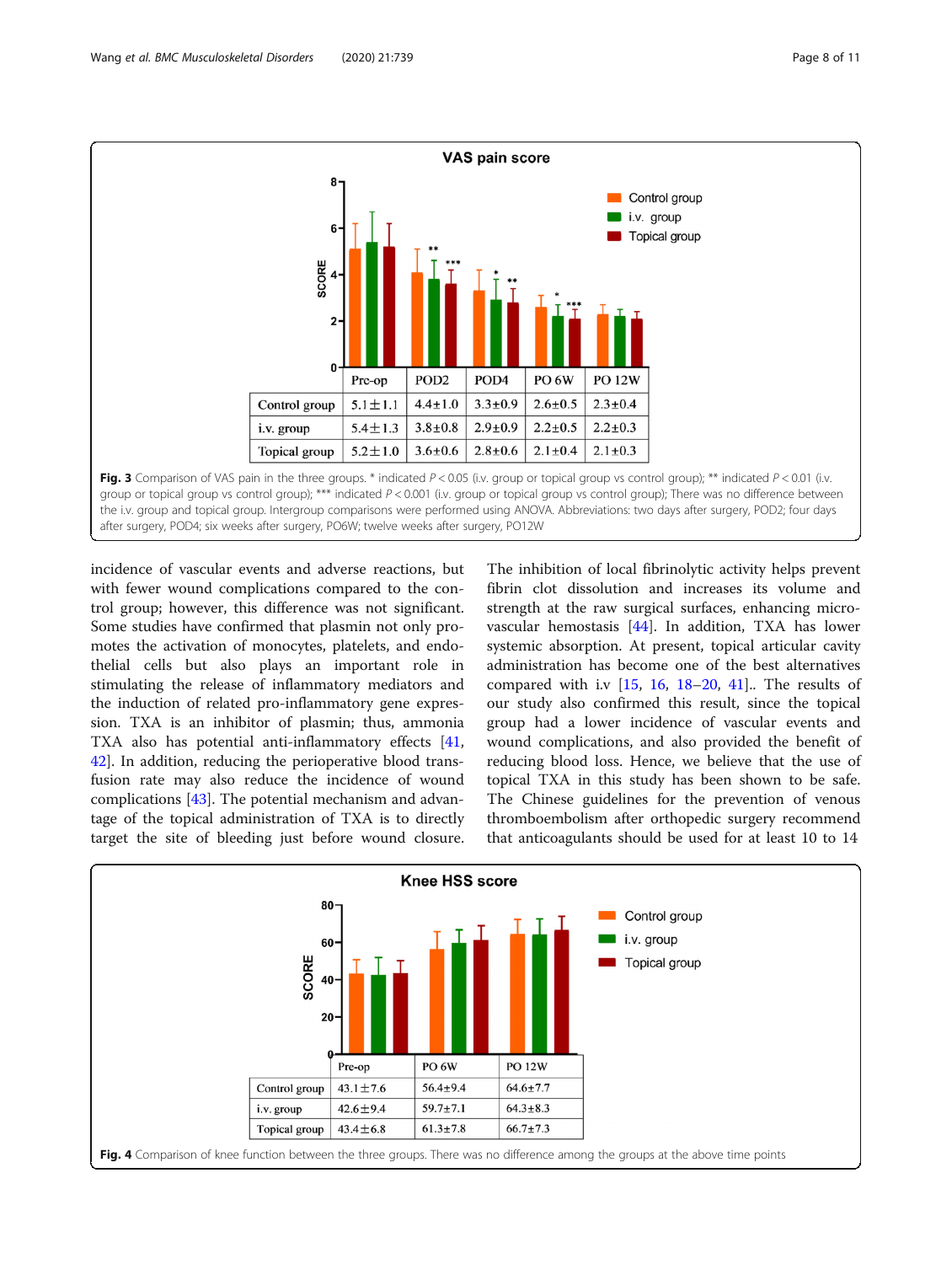<span id="page-8-0"></span>

days after orthopedic surgery; however, as surgeons, we must weigh the expected benefits and risks, and determine the balance between the coagulation and fibrinolysis systems. In our institution, we used TXA to achieve this balance and have presented our preliminary results in this study [\[14](#page-9-0), [29](#page-9-0)].

Another important finding in this study was that pain was significantly reduced in patients in the topical group during the early and late postoperative periods. Patients in the topical group received 75 mL TXA, which was retrogradely perfused into the deep part of the incision through the drainage device. The drainage tube was temporarily clamped for 4 h and a self-adhesive elastic bandage was used to compress the incision again. We believe that the intra-articular pressure in patients in the topical group was higher than that in the control and i.v. groups, which helped reduce pain caused by hematoma stimulation and swelling [\[45](#page-10-0)]. In addition, the HSS of patients in the topical group had a slight advantage in postoperative knee function. This advantage is reflected in the fact that patients can perform a wider range of knee mobility exercises and early ambulation. This can explain the long-term, higher PCS in the topical group in terms of postoperative QoL; however, this difference was not adequate to show statistical significance.

There are some limitations to our study. First, the sample size of this study was small and the results were obtained from a single center. A large-scale prospective, randomized case-control study is needed to further confirm these results. Second, according to the Chinese guidelines for the prevention of venous thromboembolism after orthopedic surgery, all patients received preventive anticoagulation after admission, which may have affected the rate of blood loss. Third, blood loss in

postoperative wound dressings was not measured in this study.

#### Conclusion

In summary, for complex Schatzker type V and VI tibial plateau fractures, the use of TXA is reasonable, safe, and effective. The i.v. regimen offers the advantage of lower perioperative blood loss, whereas the topical regimen can reduce the incidence of vascular events, wound complications, adverse reactions, as well as reduce postoperative pain.

#### Abbreviations

TXA: Tranexamic acid; i.v.: Intravenous; QoL: Quality of life; TBL: Total blood loss; HBL: Hidden blood loss; RBC: Red blood cell; DVT: Deep vein thrombosis; MAP: Mean arterial blood pressure; ASA: American Society of Anesthesiologists score; Hb: Hemoglobin; Hct: Hematocrit; FIB: Fibrinogen; BMI: Body mass index; HSS: Hospital for special surgery; SF-12: The 12-item Short Form Health Survey; VAS: Visual analog scale; PE: Pulmonary embolism; IBL: Intraoperative blood loss; TPD: Total postoperative drainage; PBV: Preoperative blood volume; PCS: Physical component summary; MCS: Mental component summary

#### Acknowledgements

We are thankful for the support of the nursing staffs from the Department of Orthopaedics and Trauma, Hong Hui Hospital and the patients enrolled in this study.

#### Availability of data and material

The datasets generated and/or analyzed during the current study are not publicly available due to personal reasons, but are available from the corresponding author on reasonable request.

#### Authors' contributions

BZ and KZ were responsible for the study design, the definition of intellectual content, and for literature research. ZMW, YL and CR analyzed and interpreted data. LLS and TM performed the statistical analysis. ZMW, YL and QW drafted the manuscript. TM, CR ZL and JRY revised the manuscript. All authors read and approved the final manuscript.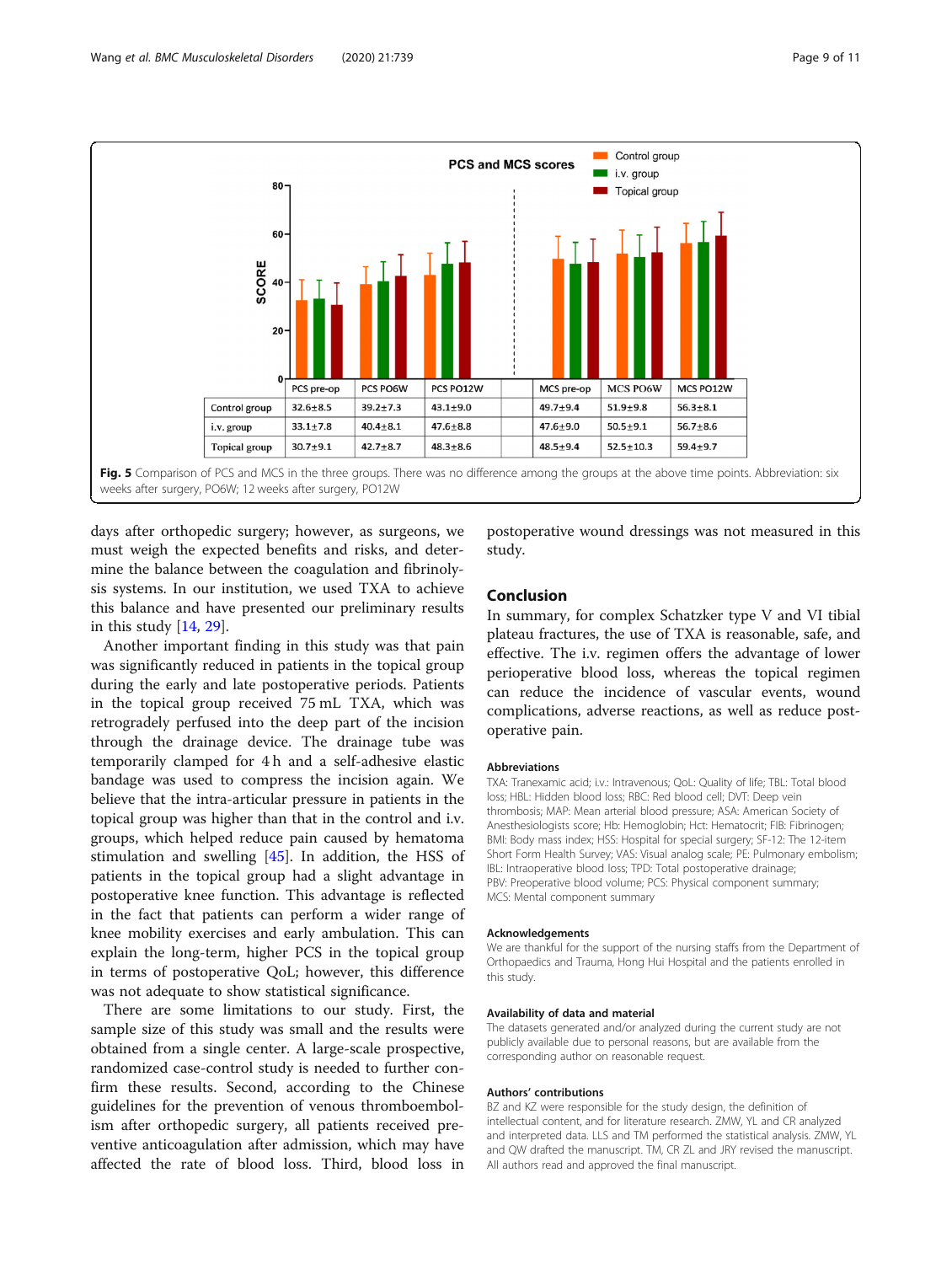#### <span id="page-9-0"></span>Funding

This study was supported by Project of Science and Technology Department of Shaanxi Province (No. 2016SF-340, No. 2017ZDXM-SF-009 and No. 2019JQ-976).

#### Ethics approval and consent to participate

Approval was obtained from the Clinical Trials and Biomedical Ethics Committee of Hong Hui Hospital (Approval Number: 2018002), and written informed consent was obtained from all participants.

#### Consent for publication

Not applicable.

#### Competing interests

The authors declare that they have no competing interests.

#### Author details

<sup>1</sup>Department of Orthopaedics and Trauma, Hong Hui Hospital, Xi'an Jiaotong University College of Medicine, No. 555, East Youyi Road, Xi'an 710000, Shaanxi, China. <sup>2</sup>Department of Orthopaedics and Trauma, The Second Affiliated Hospital of Xi'an Medical College, No. 167, East Textile Road, Xi'an 710000, Shaanxi, China. <sup>3</sup>The Key Laboratory of Biomedical Information Engineering of Ministry of Education, School of Life Science and Technology, Xi'an Jiaotong University, Xi'an 710049, People's Republic of China. <sup>4</sup> <sup>4</sup>Bioinspired Engineering and Biomechanics Center (BEBC), Xi'an Jiaotong University, Xi'an 710049, China. <sup>5</sup>Qinghai University, Xi'ning 810000, Qinghai, China.

#### Received: 11 July 2020 Accepted: 4 November 2020 Published online: 12 November 2020

#### References

- 1. Parratte S, Ollivier M, Argenson JN. Primary total knee arthroplasty for acute fracture around the knee. Orthop Traumatol Surg Res. 2018;104(1s):S71–s80.
- 2. Stevenson I, McMillan TE, Baliga S, Schemitsch EH. Primary and secondary Total knee Arthroplasty for Tibial plateau fractures. J Am Acad Orthop Surg. 2018;26(11):386–95.
- 3. Kalmet PHS, Van Horn YY, Sanduleanu S, Seelen HAM, Brink PRG, Poeze M. Patient-reported quality of life and pain after permissive weight bearing in surgically treated trauma patients with tibial plateau fractures: a retrospective cohort study. Arch Orthop Trauma Surg. 2019;139(4):483–8.
- 4. Shen QJ, Zhang JL, Xing GS, Liu ZY, Li EQ, Zhao BC, Zheng YC, Cao Q, Zhang T. Surgical treatment of lateral Tibial plateau fractures involving the Posterolateral column. Orthop Surg. 2019;11(6):1029–38.
- 5. Song Z, Wang Q, Ma T, Wang C, Yang N, Xue H, Li Z, Zhu Y, Zhang K. Failure analysis of primary surgery and therapeutic strategy of revision surgery for complex tibial plateau fractures. J Orthop Surg Res. 2019;14(1): 110.
- 6. Schnettler T, Papillon N, Rees H. Use of a tourniquet in Total knee Arthroplasty causes a paradoxical increase in Total blood loss. J Bone Joint Surg Am. 2017;99(16):1331–6.
- 7. Dao P, Massin P. Blood management in enhanced recovery after hip and knee replacement. Orthop Traumatol Surg Res. 2020;106(1s):S1–s5.
- 8. Wang HY, Wang L, Luo ZY, Wang D, Tang X, Zhou ZK, Pei FX. Intravenous and subsequent long-term oral tranexamic acid in enhanced-recovery primary total knee arthroplasty without the application of a tourniquet: a randomized placebo-controlled trial. BMC Musculoskelet Disord. 2019;20(1): 478.
- 9. Fillingham YA, Ramkumar DB, Jevsevar DS, Yates AJ, Shores P, Mullen K, Bini SA, Clarke HD, Schemitsch E, Johnson RL, Memtsoudis SG, Sayeed SA, Sah AP, Della Valle CJ. The Efficacy of Tranexamic Acid in Total Knee Arthroplasty: A Network Meta-Analysis. J Arthroplasty. 2018;33(10):3083–9 e4.
- 10. Cai J, Ribkoff J, Olson S, Raghunathan V, Al-Samkari H, DeLoughery TG, Shatzel JJ. The many roles of tranexamic acid: an overview of the clinical indications for TXA in medical and surgical patients. Eur J Haematol. 2020; 104(2):79–87.
- 11. Spitler CA, Row ER, Gardner WE 2nd, Swafford RE, Hankins MJ, Nowotarski PJ, Kiner DW. Tranexamic acid use in open reduction and internal fixation of fractures of the pelvis, acetabulum, and proximal femur: a randomized controlled trial. J Orthop Trauma. 2019;33(8):371–6.
- 12. Tian S, Shen Z, Liu Y, Zhang Y, Peng A. The effect of tranexamic acid on hidden bleeding in older intertrochanteric fracture patients treated with PFNA. Injury. 2018;49(3):680–4.
- 13. Xie B, Tian J, Zhou DP. Administration of Tranexamic Acid Reduces Postoperative Blood Loss in calcaneal fractures: a randomized controlled trial. J Foot Ankle Surg. 2015;54(6):1106–10.
- 14. Lei J, Zhang B, Cong Y, Zhuang Y, Wei X, Fu Y, Wei W, Wang P, Wen S, Huang H, Wang H, Han S, Liu S, Zhang K. Tranexamic acid reduces hidden blood loss in the treatment of intertrochanteric fractures with PFNA: a single-center randomized controlled trial. J Orthop Surg Res. 2017;12(1):124.
- 15. Bradley KE, Ryan SP, Penrose CT, Grant SA, Wellman SS, Attarian DE, Green CL, Risoli T Jr, Bolognesi MP. Tranexamic acid or epsilon-aminocaproic acid in total joint arthroplasty? A randomized controlled trial. Bone Joint J. 2019; 101-b(9):1093–9.
- 16. Zhou XD, Zhang Y, Jiang LF, Zhang JJ, Zhou D, Wu LD, Huang Y, Xu NW. Efficacy and safety of Tranexamic acid in intertrochanteric fractures: a singleblind randomized controlled trial. Orthop Surg. 2019;11(4):635–42.
- 17. Xu S, Chen JY, Zheng Q, Lo NN, Chia SL, Tay KJD, Pang HN, Shi L, Chan ESY, Yeo SJ. The safest and most efficacious route of tranexamic acid administration in total joint arthroplasty: a systematic review and network meta-analysis. Thromb Res. 2019;176:61–6.
- 18. Jules-Elysee KM, Tseng A, Sculco TP, Baaklini LR, McLawhorn AS, Pickard AJ, Qin W, Cross JR, Su EP, Fields KG, Mayman DJ. Comparison of topical and intravenous Tranexamic acid for Total knee replacement: a randomized double-blinded controlled study of effects on Tranexamic acid levels and Thrombogenic and inflammatory marker levels. J Bone Joint Surg Am. 2019; 101(23):2120–8.
- 19. King L, Randle R, Dare W, Bernaitis N. Comparison of oral vs. combined topical/intravenous/oral tranexamic acid in the prevention of blood loss in total knee arthroplasty: a randomised clinical trial. Orthop Traumatol Surg Res. 2019;105(6):1073–7.
- 20. Alshryda S, Sukeik M, Sarda P, Blenkinsopp J, Haddad FS, Mason JM. A systematic review and meta-analysis of the topical administration of tranexamic acid in total hip and knee replacement. Bone Joint J. 2014;96 b(8):1005–15.
- 21. Wu WY, Xu WG, Wan CY, Fang M. Preoperative plan with 3D printing in internal and external fixation for complex Tibial plateau fractures. Orthop Surg. 2019;11(4):560–8.
- 22. Bronheim RS, Caridi JM, Steinberger J, Hunter S, Neifert SN, Deutsch BC, DeMaria S Jr, Hermann L, Gal JS. American Society of Anesthesiologists' status association with cost and length of stay in lumbar laminectomy and fusion: results from an institutional database. Spine. 2020;45(5):333–8.
- 23. Marx RG. Knee rating scales. Arthroscopy. 2003 Dec;19(10):1103–8.
- 24. Roelen CA, Heymans MW, Thun E, Reknes I, Laaksonen M, Magerøy N, Twisk J, Bjorvatn B, Pallesen S, Moen BE. Predictive value of the SF-12 for sickness absence because of mental, musculoskeletal, and other somatic disorders. J Occup Environ Med. 2015;57(10):1113–8.
- 25. Kjeldsen HB, Klausen TW, Rosenberg J. Preferred presentation of the visual analog scale for measurement of postoperative pain. Pain Pract. 2016 Nov; 16(8):980–4.
- 26. Hjermstad MJ, Fayers PM, Haugen DF, Caraceni A, Hanks GW, Loge JH, Fainsinger R, Aass N, Kaasa S. European palliative care research collaborative (EPCRC). Studies comparing numerical rating scales, verbal rating scales, and visual analogue scales for assessment of pain intensity in adults: a systematic literature review. J Pain Symptom Manag. 2011;41(6):1073–93.
- 27. Nadler SB, Hidalgo JH, Bloch T. Prediction of blood volume in normal human adults. Surgery. 1962;51(2):224–32.
- 28. Gross JB. Estimating allowable blood loss: corrected for dilution. Anesthesiology. 1983;58(3):277–80.
- 29. Wang W, Duan K, Ma M, Jiang Y, Liu T, Liu J, Hao D. Tranexamic acid decreases visible and hidden blood loss without affecting Prethrombotic state molecular markers in Transforaminal thoracic Interbody fusion for treatment of thoracolumbar fracture-dislocation. Spine. 2018;43(13):E734– e739.
- 30. Ramkumar DB, Ramkumar N, Tapp SJ, Moschetti WE. Pharmacologic Hemostatic Agents in Total Joint Arthroplasty-A Cost-Effectiveness Analysis. J Arthroplasty. 2018;33(7):2092–9 e2099.
- 31. Zhao H, Xiang M, Xia Y, Shi X, Pei FX, Kang P. Efficacy of oral tranexamic acid on blood loss in primary total hip arthroplasty using a direct anterior approach: a prospective randomized controlled trial. Int Orthop. 2018;42(11): 2535–42.